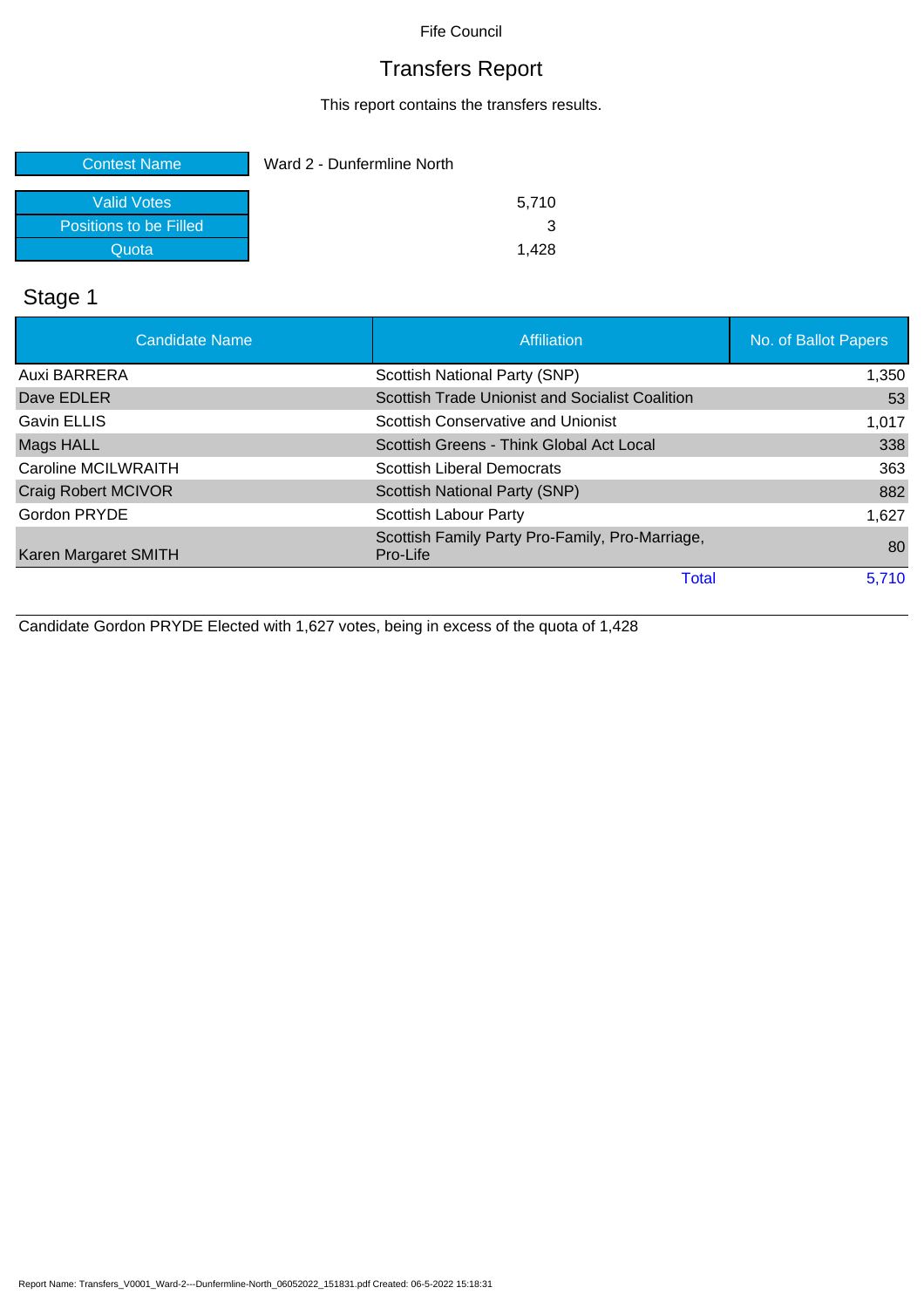# Transfers Report

This report contains the transfers results.

## Stage 2 - Surplus of Gordon PRYDE 199.00000

| Action                                 | No. of Ballot<br><b>Papers</b> | <b>Transfer Value</b> | <b>Votes Transferred</b> |
|----------------------------------------|--------------------------------|-----------------------|--------------------------|
| <b>Transfer to Auxi BARRERA</b>        | 86                             | 0.12231               | 10.51866                 |
| <b>Transfer to Dave EDLER</b>          | 108                            | 0.12231               | 13.20948                 |
| <b>Transfer to Gavin ELLIS</b>         | 262                            | 0.12231               | 32.04522                 |
| <b>Transfer to Mags HALL</b>           | 132                            | 0.12231               | 16.14492                 |
| <b>Transfer to Caroline MCILWRAITH</b> | 478                            | 0.12231               | 58.46418                 |
| <b>Transfer to Craig Robert MCIVOR</b> | 117                            | 0.12231               | 14.31027                 |
| Transfer to Karen Margaret SMITH       | 54                             | 0.12231               | 6.60474                  |
|                                        |                                |                       |                          |
| No further preference                  | 390                            | 0.12231               | 47.70090                 |
| Not transferred due to rounding        |                                |                       | 0.00163                  |
|                                        | <b>Total</b>                   |                       | 199.00000                |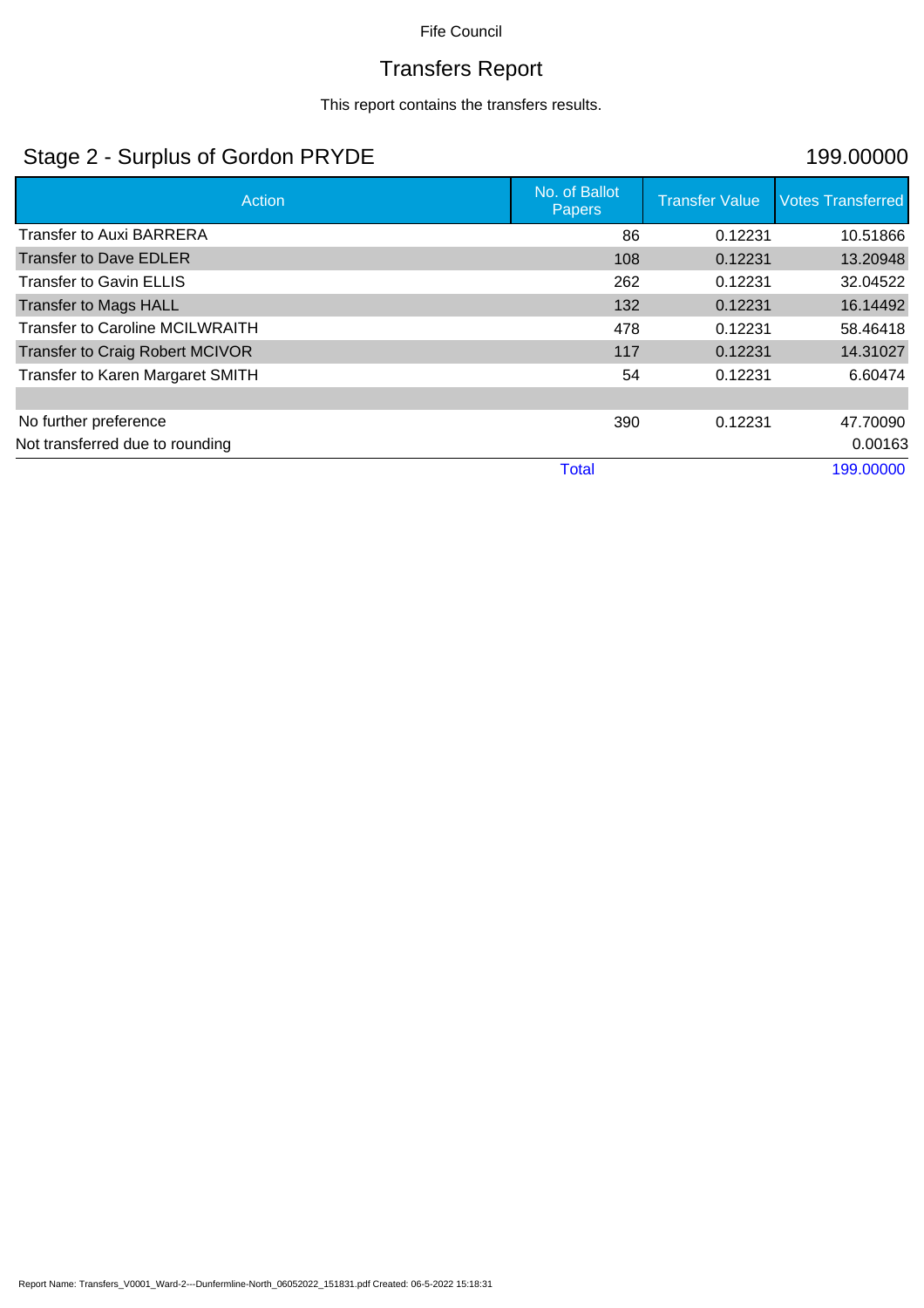# Transfers Report

This report contains the transfers results.

## Stage 3 - Exclusion of Dave EDLER 66.20948

| Action                                  | No. of Ballot<br><b>Papers</b> | <b>Transfer Value</b> | <b>Votes Transferred</b> |
|-----------------------------------------|--------------------------------|-----------------------|--------------------------|
| <b>Transfer to Auxi BARRERA</b>         | 4                              | 1.00000               | 4.00000                  |
| <b>Transfer to Gavin ELLIS</b>          | 9                              | 1.00000               | 9.00000                  |
| <b>Transfer to Mags HALL</b>            | 17                             | 1.00000               | 17.00000                 |
| <b>Transfer to Caroline MCILWRAITH</b>  | 8                              | 1.00000               | 8.00000                  |
| Transfer to Craig Robert MCIVOR         |                                | 1.00000               | 1.00000                  |
| Transfer to Karen Margaret SMITH        | 5                              | 1.00000               | 5.00000                  |
| <b>Transfer to Auxi BARRERA</b>         | 9                              | 0.12231               | 1.10079                  |
| <b>Transfer to Gavin ELLIS</b>          | 9                              | 0.12231               | 1.10079                  |
| <b>Transfer to Mags HALL</b>            | 11                             | 0.12231               | 1.34541                  |
| <b>Transfer to Caroline MCILWRAITH</b>  | 24                             | 0.12231               | 2.93544                  |
| Transfer to Craig Robert MCIVOR         | 4                              | 0.12231               | 0.48924                  |
| <b>Transfer to Karen Margaret SMITH</b> | 13                             | 0.12231               | 1.59003                  |
|                                         |                                |                       |                          |
| No further preference                   | 9                              | 1.00000               | 9.00000                  |
| No further preference                   | 38                             | 0.12231               | 4.64778                  |
| Not transferred due to rounding         |                                |                       | 0.00000                  |
|                                         | <b>Total</b>                   |                       | 66.20948                 |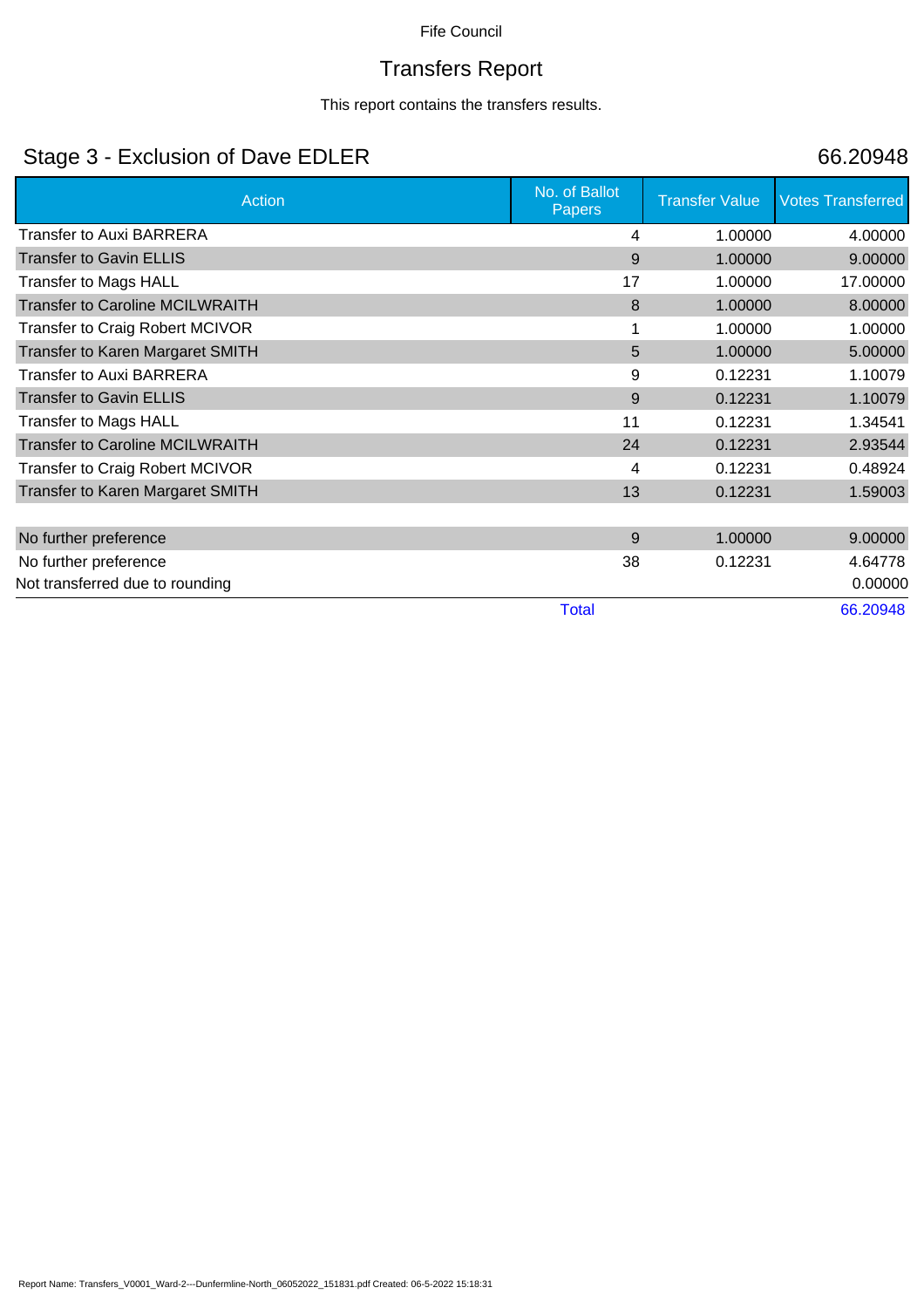# Transfers Report

This report contains the transfers results.

## Stage 4 - Exclusion of Karen Margaret SMITH 93.19477

| Action                                 | No. of Ballot<br><b>Papers</b> | <b>Transfer Value</b> | <b>Votes Transferred</b> |
|----------------------------------------|--------------------------------|-----------------------|--------------------------|
| <b>Transfer to Auxi BARRERA</b>        | 2                              | 1.00000               | 2.00000                  |
| <b>Transfer to Gavin ELLIS</b>         | 24                             | 1.00000               | 24.00000                 |
| Transfer to Mags HALL                  | 14                             | 1.00000               | 14.00000                 |
| <b>Transfer to Caroline MCILWRAITH</b> | 15                             | 1.00000               | 15.00000                 |
| <b>Transfer to Craig Robert MCIVOR</b> | 5                              | 1.00000               | 5.00000                  |
| <b>Transfer to Auxi BARRERA</b>        | 5                              | 0.12231               | 0.61155                  |
| <b>Transfer to Gavin ELLIS</b>         | 10                             | 0.12231               | 1.22310                  |
| <b>Transfer to Mags HALL</b>           | 10                             | 0.12231               | 1.22310                  |
| Transfer to Caroline MCILWRAITH        | 10                             | 0.12231               | 1.22310                  |
| <b>Transfer to Craig Robert MCIVOR</b> | 6                              | 0.12231               | 0.73386                  |
|                                        |                                |                       |                          |
| No further preference                  | 25                             | 1.00000               | 25.00000                 |
| No further preference                  | 26                             | 0.12231               | 3.18006                  |
| Not transferred due to rounding        |                                |                       | 0.00000                  |
|                                        | <b>Total</b>                   |                       | 93.19477                 |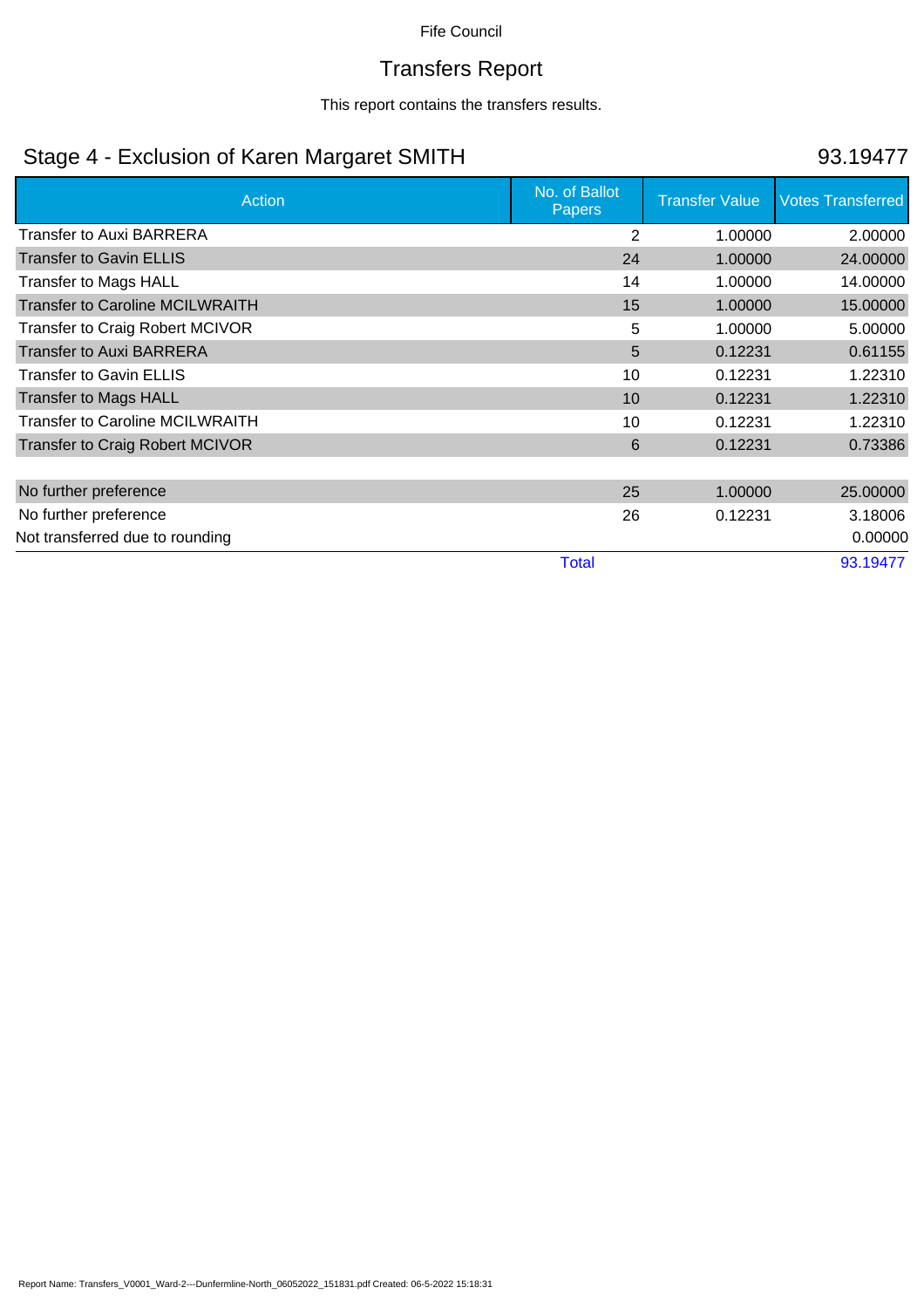# Transfers Report

This report contains the transfers results.

## Stage 5 - Exclusion of Mags HALL 387.71343

| Action                                 | No. of Ballot<br><b>Papers</b> | <b>Transfer Value</b> | <b>Votes Transferred</b> |
|----------------------------------------|--------------------------------|-----------------------|--------------------------|
| <b>Transfer to Auxi BARRERA</b>        | 139                            | 1.00000               | 139,00000                |
| <b>Transfer to Gavin ELLIS</b>         | 22                             | 1.00000               | 22.00000                 |
| <b>Transfer to Caroline MCILWRAITH</b> | 79                             | 1.00000               | 79.00000                 |
| <b>Transfer to Craig Robert MCIVOR</b> | 69                             | 1.00000               | 69.00000                 |
| <b>Transfer to Auxi BARRERA</b>        | 18                             | 0.12231               | 2.20158                  |
| <b>Transfer to Gavin ELLIS</b>         | 6                              | 0.12231               | 0.73386                  |
| <b>Transfer to Caroline MCILWRAITH</b> | 62                             | 0.12231               | 7.58322                  |
| <b>Transfer to Craig Robert MCIVOR</b> | 9                              | 0.12231               | 1.10079                  |
|                                        |                                |                       |                          |
| No further preference                  | 60                             | 1.00000               | 60.00000                 |
| No further preference                  | 58                             | 0.12231               | 7.09398                  |
| Not transferred due to rounding        |                                |                       | 0.00000                  |
|                                        | <b>Total</b>                   |                       | 387.71343                |

Report Name: Transfers\_V0001\_Ward-2---Dunfermline-North\_06052022\_151831.pdf Created: 06-5-2022 15:18:31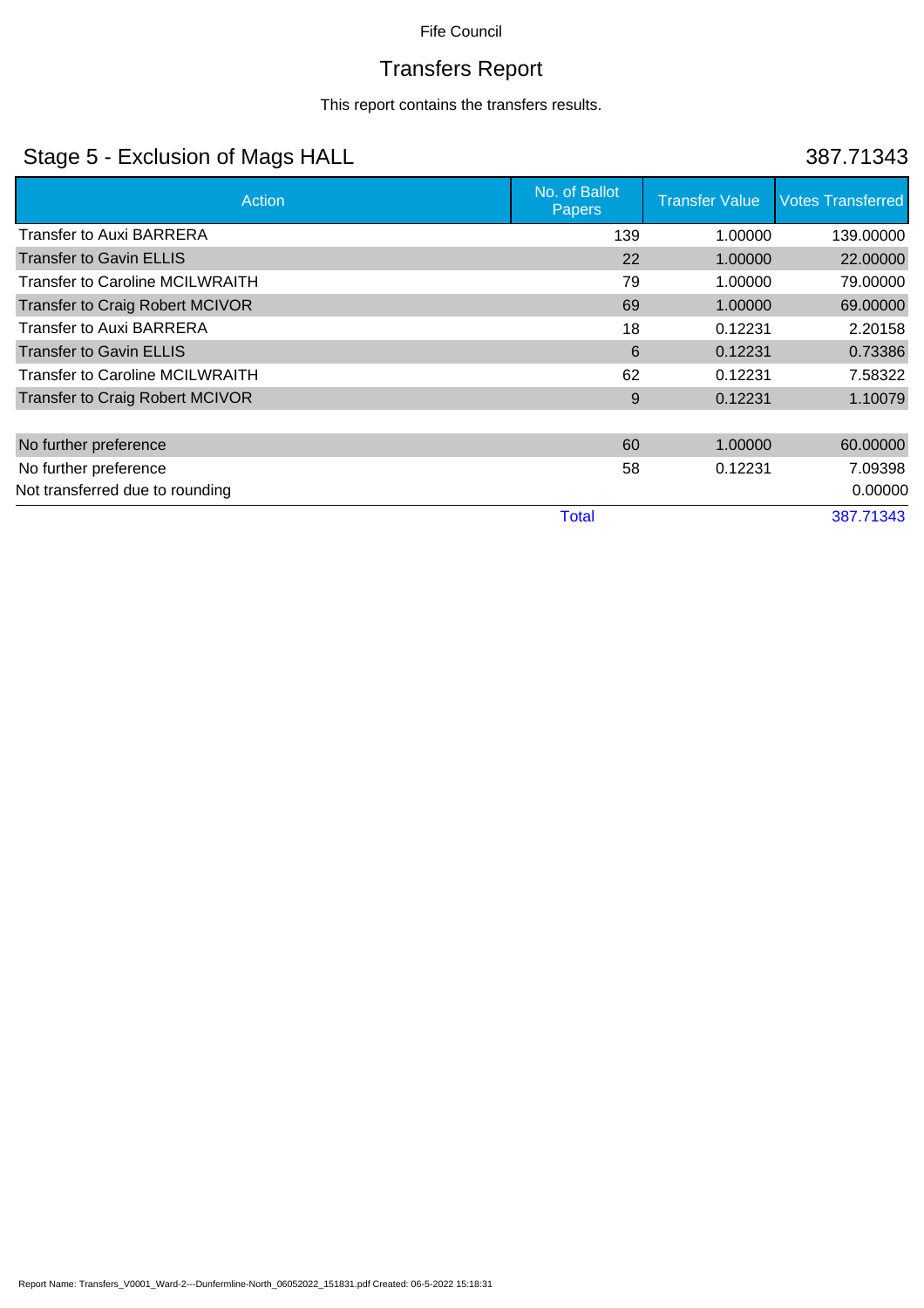# Transfers Report

This report contains the transfers results.

## Stage 6 - Surplus of Auxi BARRERA 81.43258

| Action                                 | No. of Ballot<br><b>Papers</b> | <b>Transfer Value</b> | <b>Votes Transferred</b> |
|----------------------------------------|--------------------------------|-----------------------|--------------------------|
| <b>Transfer to Gavin ELLIS</b>         | 24                             | 0.05394               | 1.29456                  |
| <b>Transfer to Caroline MCILWRAITH</b> | 64                             | 0.05394               | 3.45216                  |
| <b>Transfer to Craig Robert MCIVOR</b> | 1,273                          | 0.05394               | 68.66562                 |
| <b>Transfer to Gavin ELLIS</b>         | 3                              | 0.00659               | 0.01977                  |
| <b>Transfer to Caroline MCILWRAITH</b> | 16                             | 0.00659               | 0.10544                  |
| <b>Transfer to Craig Robert MCIVOR</b> | 48                             | 0.00659               | 0.31632                  |
|                                        |                                |                       |                          |
| No further preference                  | 134                            | 0.05394               | 7.22796                  |
| No further preference                  | 51                             | 0.00659               | 0.33609                  |
| Not transferred due to rounding        |                                |                       | 0.01466                  |
|                                        | <b>Total</b>                   |                       | 81.43258                 |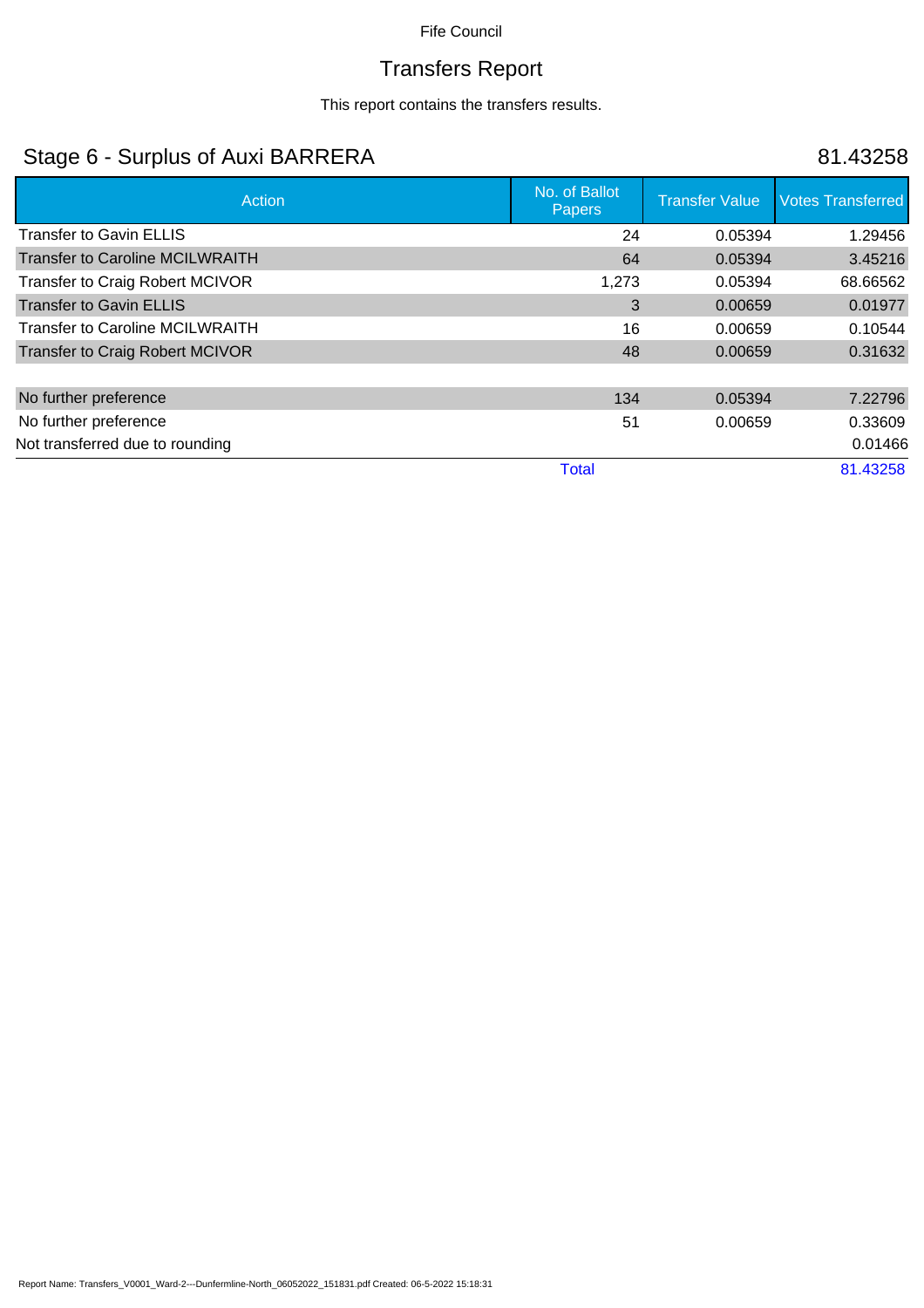# Transfers Report

This report contains the transfers results.

# Stage 7 - Exclusion of Caroline MCILWRAITH 538.76354

| Action                                 | No. of Ballot<br>Papers | <b>Transfer Value</b> | <b>Votes Transferred</b> |
|----------------------------------------|-------------------------|-----------------------|--------------------------|
| <b>Transfer to Gavin ELLIS</b>         | 135                     | 1.00000               | 135.00000                |
| Transfer to Craig Robert MCIVOR        | 71                      | 1.00000               | 71.00000                 |
| <b>Transfer to Gavin ELLIS</b>         | 178                     | 0.12231               | 21.77118                 |
| <b>Transfer to Craig Robert MCIVOR</b> | 41                      | 0.12231               | 5.01471                  |
| <b>Transfer to Gavin ELLIS</b>         | 3                       | 0.05394               | 0.16182                  |
| <b>Transfer to Craig Robert MCIVOR</b> | 32                      | 0.05394               | 1.72608                  |
| <b>Transfer to Gavin ELLIS</b>         |                         | 0.00659               | 0.00659                  |
| <b>Transfer to Craig Robert MCIVOR</b> | 5                       | 0.00659               | 0.03295                  |
|                                        |                         |                       |                          |
| No further preference                  | 259                     | 1.00000               | 259.00000                |
| No further preference                  | 355                     | 0.12231               | 43.42005                 |
| No further preference                  | 29                      | 0.05394               | 1.56426                  |
| No further preference                  | 10                      | 0.00659               | 0.06590                  |
| Not transferred due to rounding        |                         |                       | 0.00000                  |
|                                        | <b>Total</b>            |                       | 538.76354                |